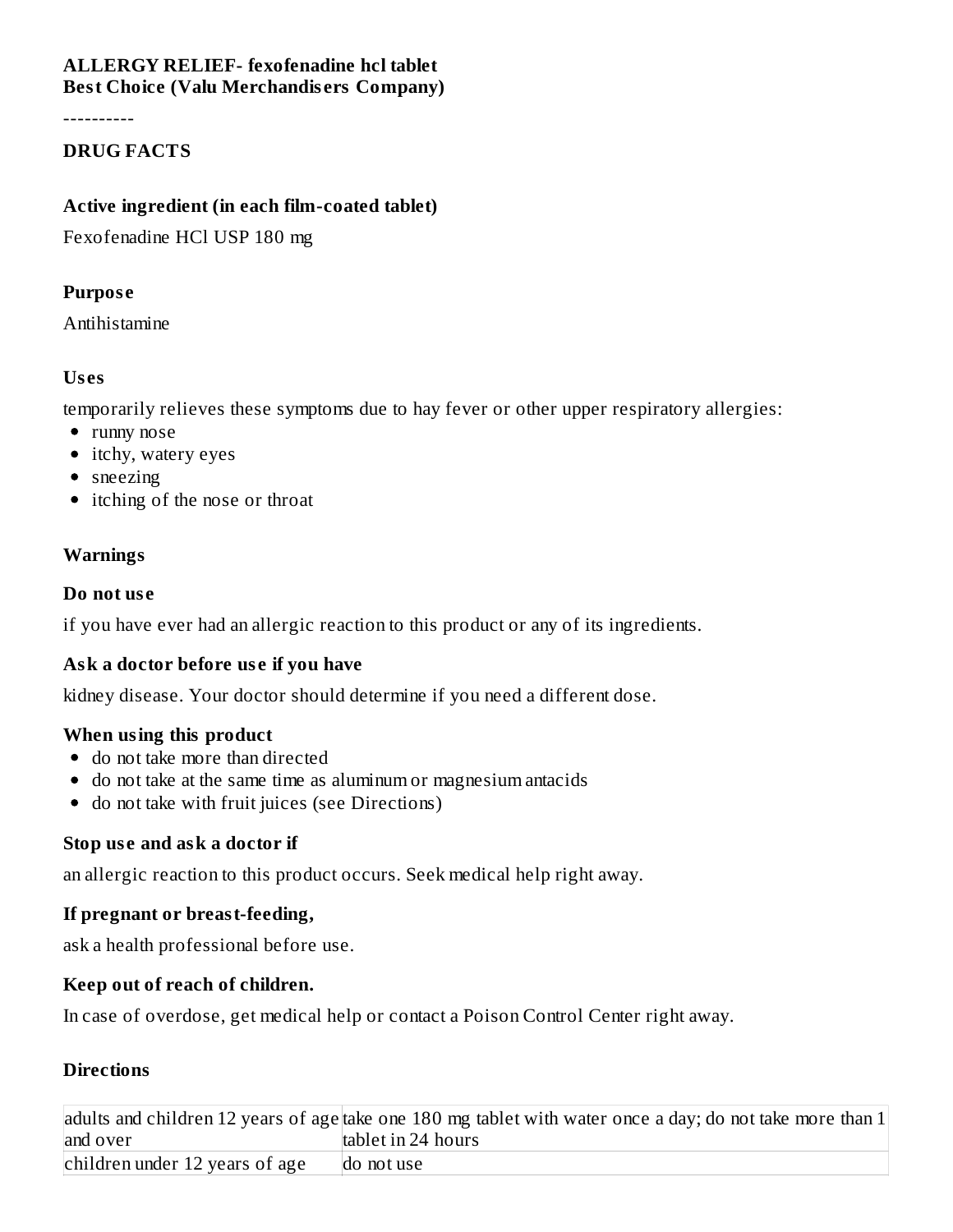| adults 65 years of age and older | lask a doctor |
|----------------------------------|---------------|
| consumers with kidney disease    | lask a doctor |

### **Other information**

- **each tablet contains:**sodium 8 mg
- store between 20-25°C (68-77°F)
- protect from excessive moisture
- this product meets the requirements of USP Dissolution Test 2

### **Inactive ingredients**

anhydrous lactose,colloidal silicon dioxide, corn starch, croscarmellose sodium, lactose monohydrate, pregelatinized starch (maize), stearic acid, opadry pink 03B84893 containing hypromellose, polyethylene glycol, red iron oxide, titanium dioxide, and yellow iron oxide

### **Questions or comments?**

Call **1-877-753-3935 Monday- Friday 9AM- 5PM EST**

# **Principal Display Panel**

COMPARE TO THE ACTIVE INGREDIENT IN ALLEGRA® ALLERGY 24 HOUR\*

# **ALLERGY RELIEF**

FEXOFENADINE HCI USP 180 mg

ANTIHISTAMINE

# 24 - HOUR INDOOR AND OUTDOOR RELIEF OF

- RUNNY NOSE
- SNEEZING
- ITCHY, WATERY EYES
- **ITCHY NOSE OR THROAT**

#### NON-DROWSY

# TABLETS

†This product is not manufactured or distributed by Chattem Inc., distributor of Allegra® Allergy 24 hour

**KEEP OUTER CARTON FOR COMPLETE WARNINGS AND PRODUCT INFORMATION. TAMPER EVIDENT: DO NOT USE IF PRINTED SAFETY SEAL UNDER CAP IS BROKEN OR MISSING.**

# **PROUDLY DISTRIBUTED BY:**

# **VALU MERCHANDISERS, CO.**

**5000 KANSAS AVE**

**KANSAS CITY, KS 66106**

**Product Label**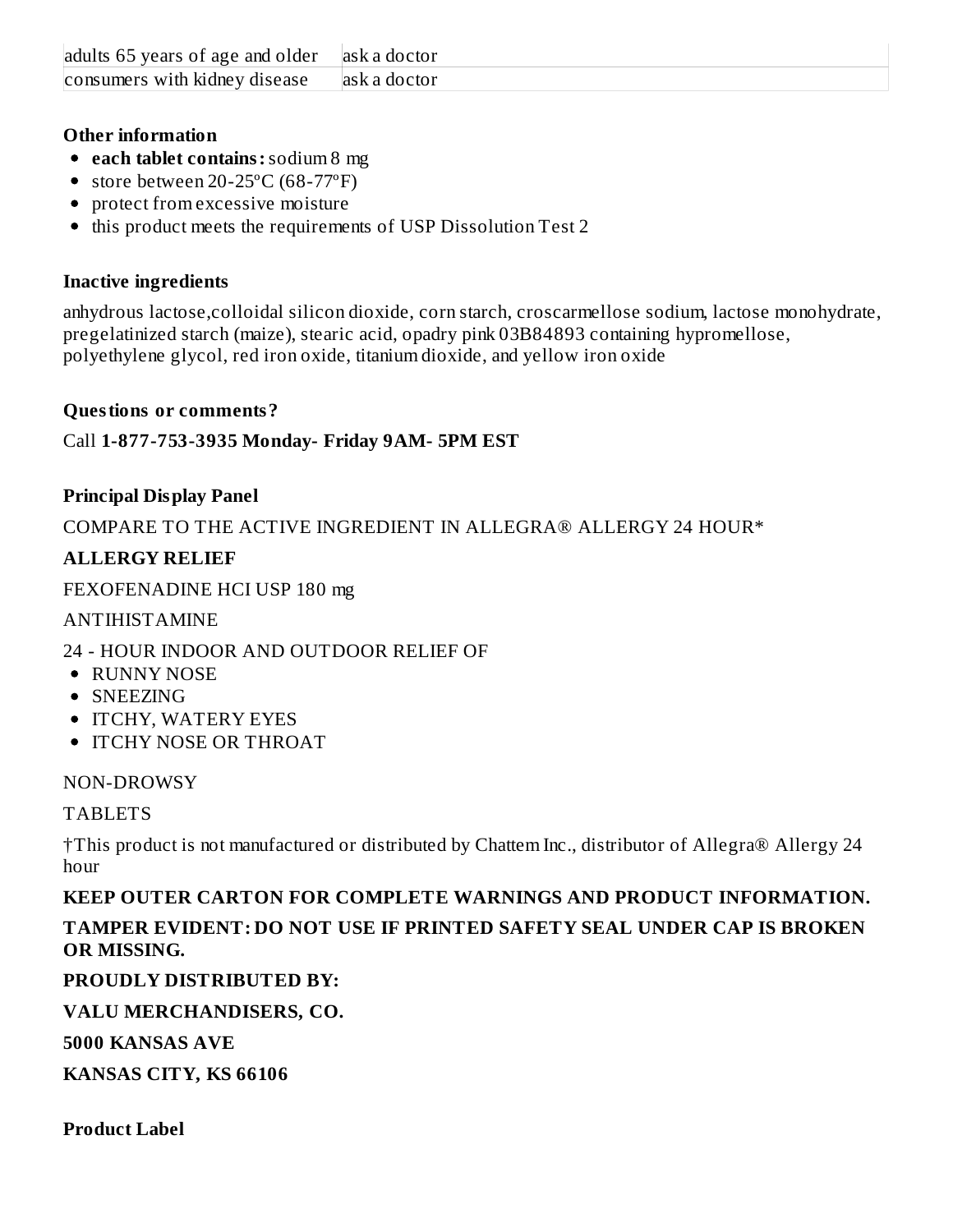

#### **BEST CHOICE Allerg y Relief**

| <b>ALLERGY RELIEF</b>                                                              |                        |                    |                                             |               |          |  |  |
|------------------------------------------------------------------------------------|------------------------|--------------------|---------------------------------------------|---------------|----------|--|--|
| fexofenadine hcl tablet                                                            |                        |                    |                                             |               |          |  |  |
|                                                                                    |                        |                    |                                             |               |          |  |  |
| <b>Product Information</b>                                                         |                        |                    |                                             |               |          |  |  |
| Product Type                                                                       | HUMAN OTC DRUG         | Item Code (Source) |                                             | NDC:63941-504 |          |  |  |
| <b>Route of Administration</b>                                                     | ORAL                   |                    |                                             |               |          |  |  |
|                                                                                    |                        |                    |                                             |               |          |  |  |
|                                                                                    |                        |                    |                                             |               |          |  |  |
| <b>Active Ingredient/Active Moiety</b>                                             |                        |                    |                                             |               |          |  |  |
|                                                                                    | <b>Ingredient Name</b> |                    | <b>Basis of Strength</b>                    |               | Strength |  |  |
| FEXOFENADINE HYDRO CHLORIDE (UNII: 2S068B75ZU) (FEXOFENADINE -<br>UNII:E6582LOH6V) |                        |                    | <b>FEXOFENADINE</b><br><b>HYDROCHLORIDE</b> |               | 180 mg   |  |  |
|                                                                                    |                        |                    |                                             |               |          |  |  |
|                                                                                    |                        |                    |                                             |               |          |  |  |
| <b>Inactive Ingredients</b>                                                        |                        |                    |                                             |               |          |  |  |
| <b>Ingredient Name</b>                                                             |                        |                    |                                             |               | Strength |  |  |
| <b>SILICON DIO XIDE (UNII: ETJ7Z6 XBU4)</b>                                        |                        |                    |                                             |               |          |  |  |
| CROSCARMELLOSE SODIUM (UNII: M28OL1HH48)                                           |                        |                    |                                             |               |          |  |  |
| HYPROMELLOSES (UNII: 3NXW29V3WO)                                                   |                        |                    |                                             |               |          |  |  |
| FERRIC OXIDE RED (UNII: 1K09F3G675)                                                |                        |                    |                                             |               |          |  |  |
| FERRIC OXIDE YELLOW (UNII: EX43802MRT)                                             |                        |                    |                                             |               |          |  |  |
| LACTOSE MONOHYDRATE (UNII: EWQ57Q8I5X)                                             |                        |                    |                                             |               |          |  |  |
| POLYETHYLENE GLYCOL, UNSPECIFIED (UNII: 3WJQ0SDW1A)                                |                        |                    |                                             |               |          |  |  |
| TITANIUM DIO XIDE (UNII: 15FIX9 V2JP)                                              |                        |                    |                                             |               |          |  |  |
| ANHYDROUS LACTOSE (UNII: 3SY5LH9PMK)                                               |                        |                    |                                             |               |          |  |  |
| STARCH, CORN (UNII: O8232NY3SJ)                                                    |                        |                    |                                             |               |          |  |  |
| <b>STEARIC ACID (UNII: 4ELV7Z65AP)</b>                                             |                        |                    |                                             |               |          |  |  |
|                                                                                    |                        |                    |                                             |               |          |  |  |
|                                                                                    |                        |                    |                                             |               |          |  |  |